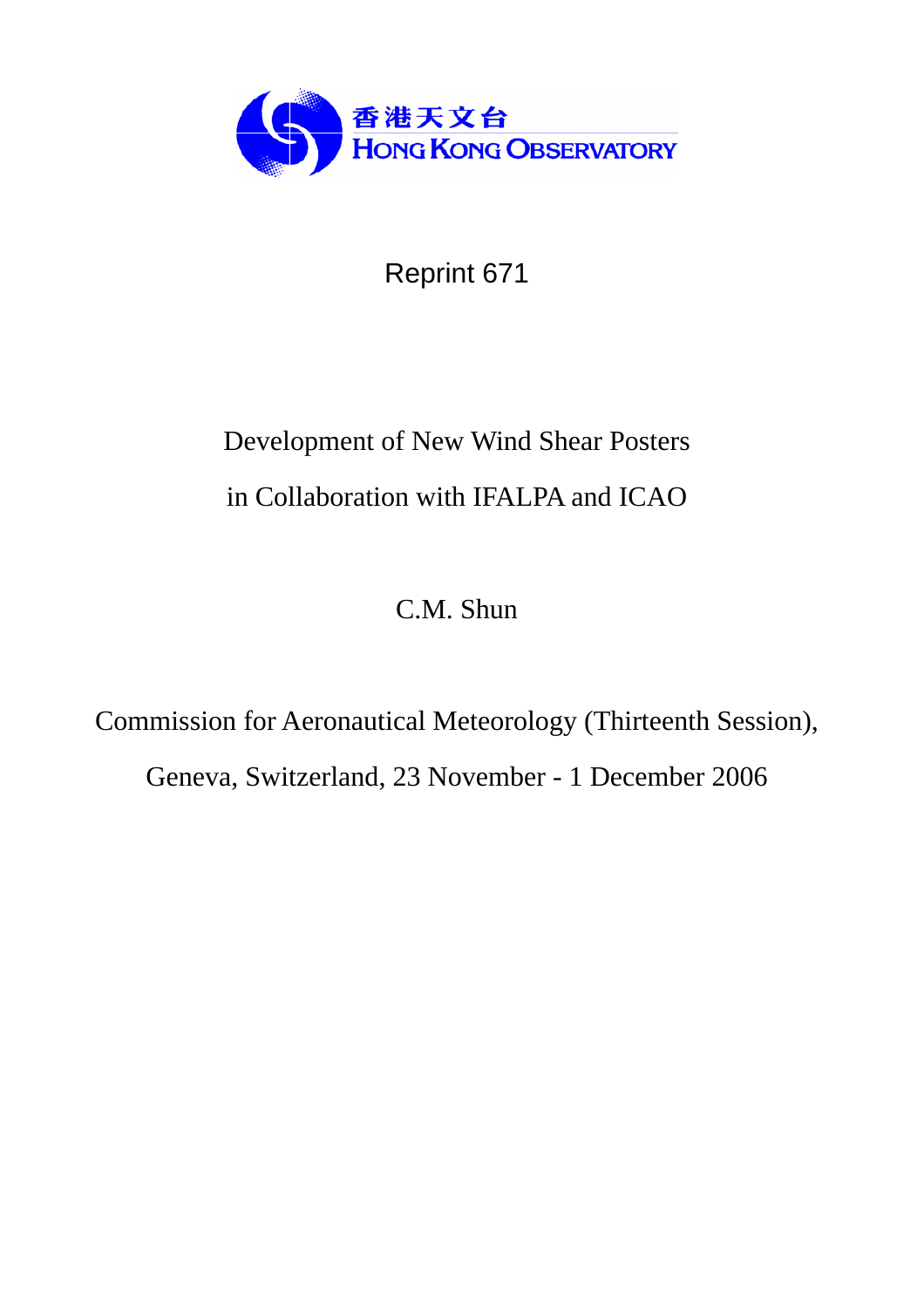| <b>World Meteorological Organization</b> |
|------------------------------------------|
|------------------------------------------|

## CAeM-XIII/Rep. 7(2)

**COMMISSION FOR AERONAUTICAL METEOROLOGY**

Geneva, Switzerland External of the University of the University of the University of the Agenda Item: 7<br>Agenda Item: 7<br>23 November to 1 December 2006

Submitted by: Hong Kong, China Date: 30.X.2006 **THIRTEENTH SESSION Construction Construction Construction Construction Construction Construction Construction** 

# **COOPERATION WITH OTHER BODIES AND INTERNATIONAL ORGANIZATIONS**

# **DEVELOPMENT OF NEW WIND SHEAR POSTERS IN COLLABORATION WITH IFALPA AND ICAO**

# **PROGRESS/ACTIVITY REPORT**

## **SUMMARY**

**Reference: CAeM-XIII/Doc. 7(2)** 

**CONTENT OF DOCUMENT:** 

**Appendix:** 

• Progress/Activity Report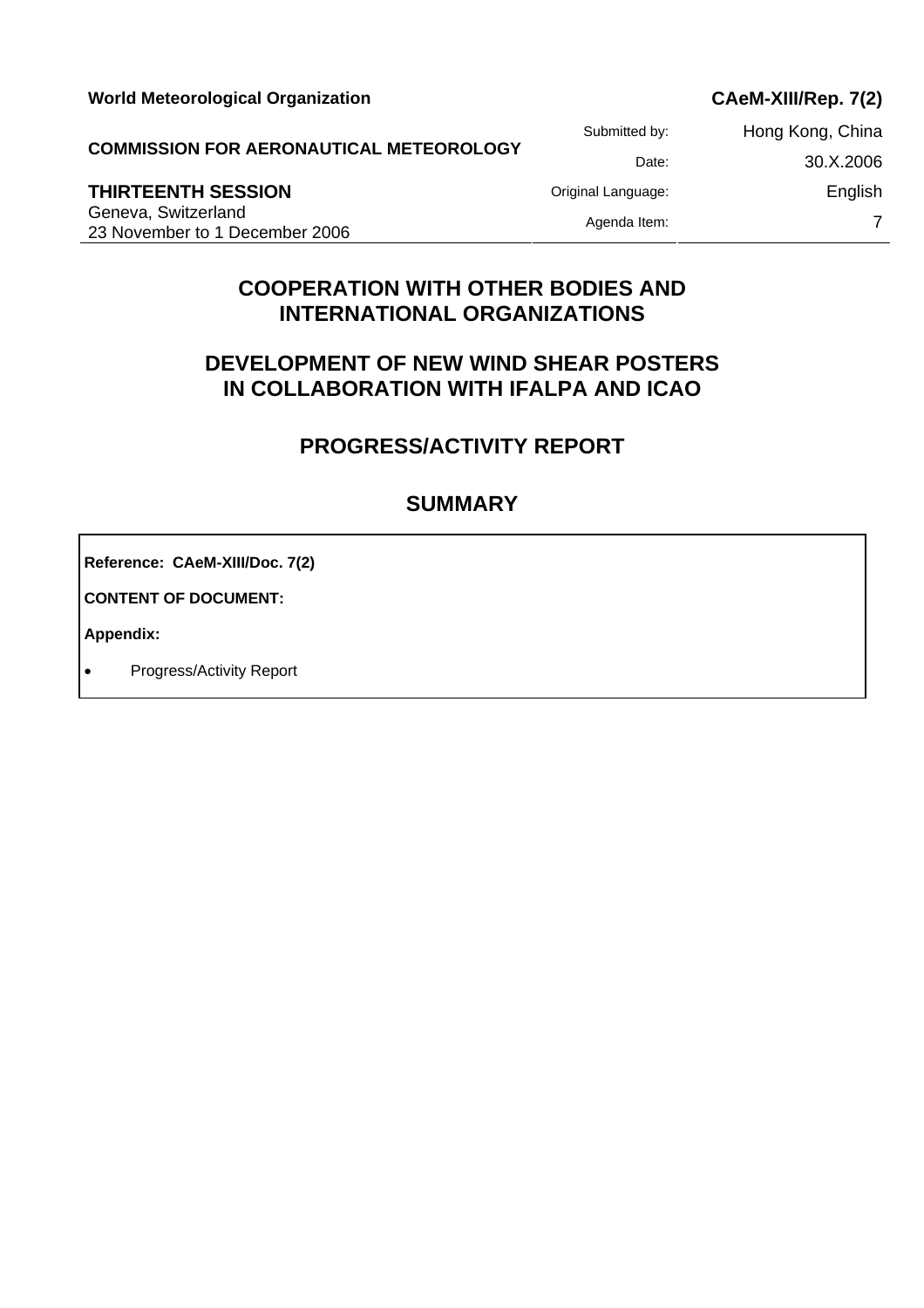## **PROGRESS/ACTIVITY REPORT**

## **1. INTRODUCTION**

1.1 Over the years, a number of ICAO publications were developed on wind shear to serve as guidance material for States and/or training and educational material for pilots. These publications include the Wind Shear Circular (186-AN/122) published in 1987 which was replaced by the Manual on Low-level Wind Shear and Turbulence (Doc 9817) in 2005, and three posters related to wind shear published between 1982 and 1990 (see Annex 1).

1.2 This report summarizes an initiative of the Hong Kong Observatory (HKO) to develop new wind shear posters as a joint effort of WMO, IFALPA, ICAO and HKO to enhance aviation safety.

## **2. NEED FOR NEW WIND SHEAR POSTERS**

2.1 Recognizing the importance of gust front and microburst as low-level wind shear hazards to aircraft, ICAO published between 1982-1990 three posters on these phenomena for training and educational purposes. These posters provide very useful information on the characteristics of the gust front and microburst and draw the attention of pilots to their hazards (see Annex 1).

2.2 In Hong Kong, China, in collaboration with IFALPA, HKO published a "Booklet on Windshear and Turbulence in Hong Kong – information for pilots" (see Annex 2) in 2002 to promulgate among pilots the latest understanding of wind shear and turbulence, alerting phraseology and alerting services at the Hong Kong International Airport (HKIA). The Booklet has been widely distributed to airlines operating at HKIA and reproduced by a number of airlines for pilot training.

2.3 In view of the positive feedback from airlines and pilots on the Booklet, HKO has undertaken to produce a set of wind shear posters jointly in collaboration with IFALPA and WMO, with information from the Booklet simplified and tailored for the aviation users in general. The objective of the posters is to promulgate the current knowledge of low-level wind shear/turbulence hazards and their alerting techniques to pilots and meteorologists, for training and educational purposes. It is envisaged that the posters will cover the following subjects:

- Causes of wind shear (thunderstorms, terrain, sea breeze and low-level jet);
- Nature of wind shear;
- Wind shear alerting techniques;
- How pilots prepare for wind shear encounter.

2.4 Initial discussions have been made with the Secretariats of WMO and ICAO, and the IFALPA representative concerned on the technical content of the new posters. It is envisaged that the posters will broadly cover the characteristics of wind shear in the different airport environments around the world while giving clear and concise messages tailored for the end users. Coordination between the organizations will be required on the widest distribution of the new posters to end users and interested recipients.

2.5 In the Tenth Meeting of the Communications/Navigation/Surveillance and Meteorology Sub-Group (CNS/MET SG/10) of ICAO held in Bangkok, 17-21 July 2006, the initiative was presented and a draft conclusion was formulated to invite ICAO to consider updating the ICAO wind shear posters for training and educational purposes, based on the new posters being developed by HKO in collaboration with WMO and IFALPA. This conclusion has been adopted by the Seventeenth Meeting of the Asia/Pacific Air Navigation Planning and Implementation Regional Group (APANPIRG/17) in August 2006.

\_\_\_\_\_\_\_\_\_\_

Annexes: 2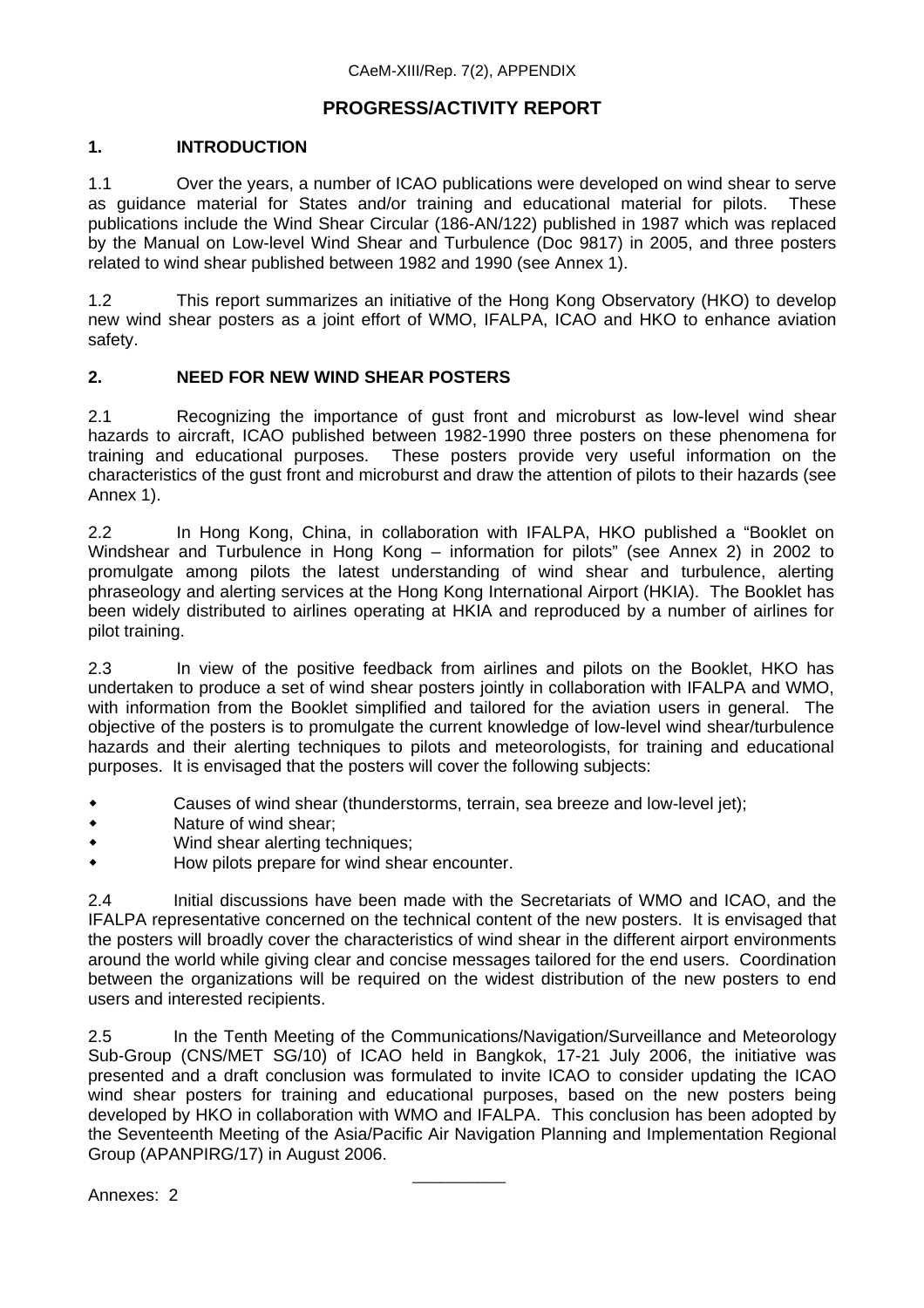

ICAO Wind Shear Related Posters:

- (a) Gust Front Turbulence and Windshear (P621) 1982
- (b) Windshear Microburst (P683) 1988
- (c) Microburst Wind Shear (P686) 1990